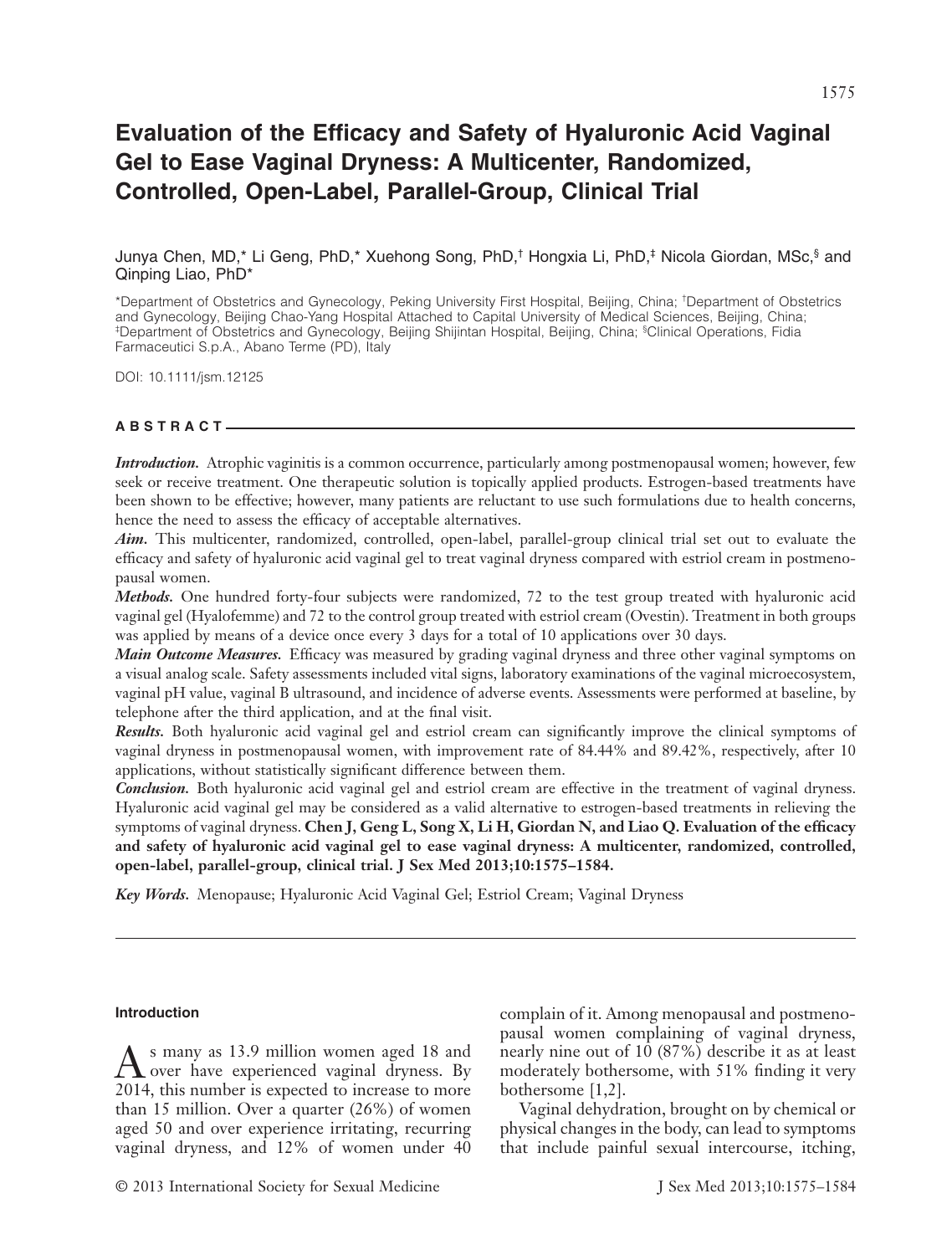unattractive odor, and discomfort in even simple activities such as walking. If left untreated over time, this condition can deteriorate, resulting in much more severe problems.

The vaginal mucosa tunica consists of the epithelium basal lamina. The characteristics of the vaginal epithelium change during a woman's life cycle due to variations in the concentration of estrogen and progestational hormones. During the fertile period, the epithelium is stratified, squamous and rich in glycogen, moistening, and elastic, while during menopause, due to a decrease in estrogen hormones, the epithelium atrophies [2]. It is mainly the cells residing in the intermediate levels of the epithelium that are involved in this process, leading to a thinning of the vaginal mucosa. Fewer epithelial cells result in less exfoliation of cells into the vagina. As epithelial cells exfoliate and die, they release glycogen, which is hydrolyzed to glucose. Glucose is broken down into lactic acid by the action of lactobacilli. Without this cascade, the pH of the vagina rises, resulting in a loss of lactobacilli and an increased susceptibility to germs and permeability to their toxic metabolic products. As a consequence, it is not unusual to observe small lacerations that may easily become infected [3–7].

Although symptoms of atrophic vaginitis are a common occurrence, affecting 25–50% of postmenopausal women, only a small percentage (20– 25%) seek or receive treatment [2]. There is therefore the potential to improve the health and quality of life of a large patient population through identification of and intervention in this often overlooked and underdiagnosed condition [8].

One therapeutic solution for vaginal dryness is topically applied products that hydrate the vaginal mucosa, helping it to regain elasticity and softness. Local vaginal treatment with estrogen is effective in reversing atrophic vaginal changes and relieving symptoms [9–11].

However, the possible relationship between cancer, heart disease, stroke, and estrogen-based treatments has meant that many patients are reluctant to use such formulations [12].

Hyaluronic acid vaginal gel (Hyalofemme, Fidia Farmaceutici S.p.A., Abano Terme, Italy) is a colorless gel that has been marketed in Italy for many years. The gel contains Hydeal-D®, a derivative of hyaluronic acid, which maintains the biocompatibility and interactivity of hyaluronic acid. The gel's hydrating properties are attributed to the characteristics of this hyaluronic acid-based biopolymer that releases water molecules to the

tissue, thus alleviating the dry state of the vagina without irritating the vaginal mucosa. It also plays an important role in tissue repair.

## **Aim**

In the current study, we tested the hypothesis that the efficacy of hyaluronic acid vaginal gel was not inferior to that of estriol cream in the treatment of vaginal dryness symptoms, with no clinically significant difference between them.

## **Materials and Methods**

The study was approved by and carried out in accordance with the ethical standards of the Ethics Committee at each site, and written informed consent was obtained from each participant before the start of study procedures.

## *Subjects and Study Design*

This multicenter, randomized, controlled, openlabel, parallel-group, 30-day study took place at four centers in China from May 2009 to May 2010. The primary aim of this study was to assess the efficacy and safety of hyaluronic acid vaginal gel in treating vaginal dryness.

The 144 randomized study participants were all under 70 years old, had been naturally or surgically postmenopausal for more than 6 months, had symptoms of vaginal dryness due to various causes, and had no contraindications to locally applied estrogen.

The study criteria excluded unmarried, pregnant, and breast-feeding women; patients with vaginal infections such as trichomonas, candida, and bacterial vaginosis (BV); and patients with breast cancer, uterine cancer or estrogen hormone-dependent tumors, and genital bleeding of unknown origin. Patients with acute hepatopathy, embolic disorders, severe primary disease of the kidney and hematopoietic system, and recent malignant tumors were also excluded. The use of other topically applied vaginal products within 1 week, estrogens within 1 month, and other investigational products within 2 weeks of the start of the study were prohibited, and medications that promote healing were excluded during the study.

As there are no products similar to hyaluronic acid to treat vaginal dryness in China, the investigators chose estriol cream as the control medication due to its proven efficacy and approval for sale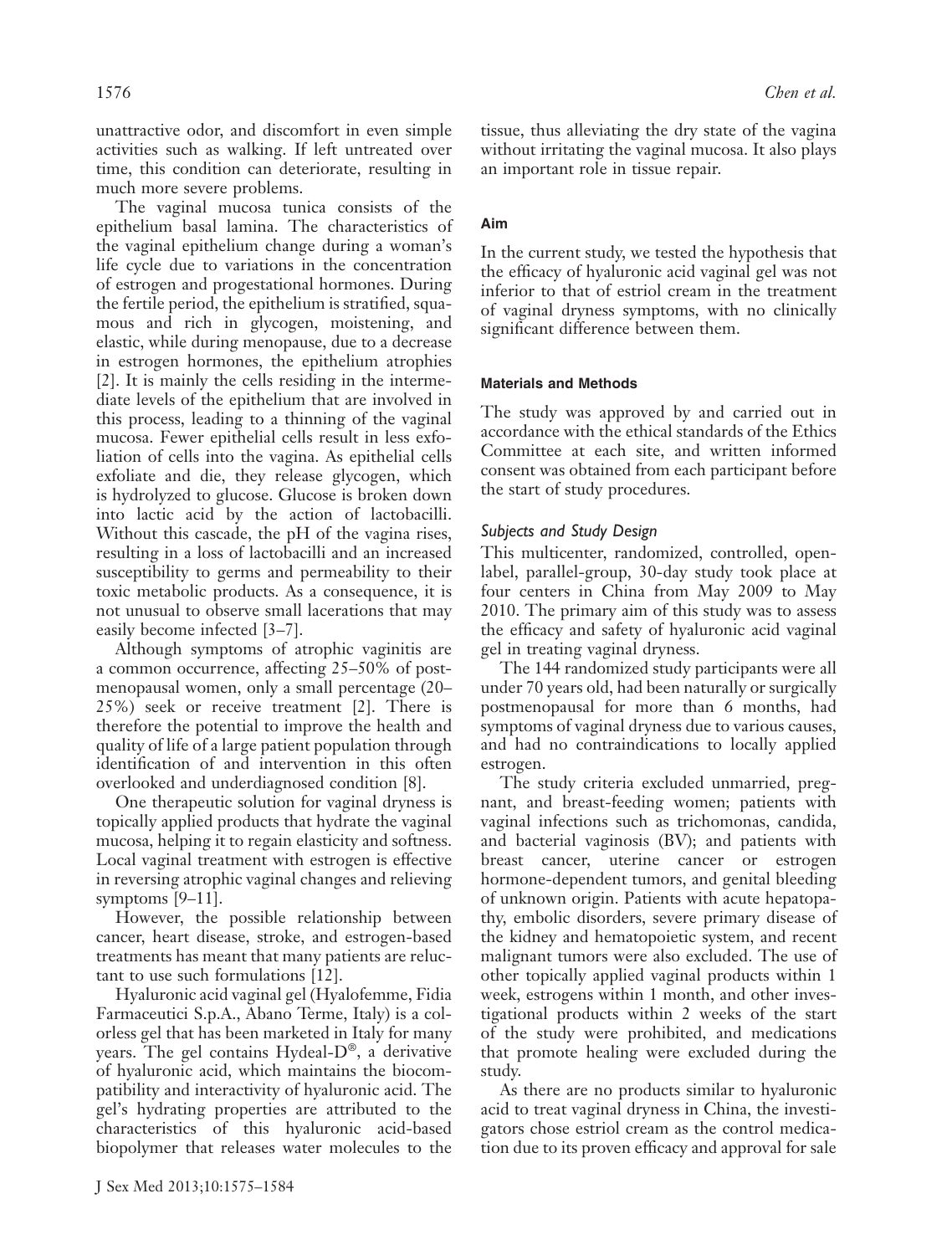by the Chinese State Food and Drug Administration. Because the packaging, size, and dosage of the two products were not identical, an open study design was chosen.

Eligible subjects were randomly assigned in a 1:1 ratio either to the test group A receiving hyaluronic acid vaginal gel (Hyalofemme) or to the control group B receiving estriol cream (Ovestin).

The random allocation form was produced using a SAS program (SAS Institute Inc, Cary, NC, USA) at the Institute of Basic Medical Sciences Chinese Academy of Medical Sciences and sequentially numbered sealed randomization envelopes were created.

The treatment in both groups was applied every 3 days for a total of 10 applications. Hyaluronic acid vaginal gel was supplied in a 30-g aluminum tube with a vaginal applicator, which provides a dose of around 5 g. Estriol cream was supplied in a 15-g vial with a prefilled applicator, providing a dose of around 0.5 g. The patients were instructed on the use of the applicator to ensure dosage accuracy.

As per the manufacturer's Summary of Product Characteristics, the recommended vaginal estriol dose for atrophic vaginitis associated with vaginal atrophy is 0.5 g daily for the first weeks, followed by a maintenance dosage of one application twice a week [13]. Clinical experience and literature have reported a few cases of endometrial hyperstimulation, hyperplasia, and bleeding from the vagina, and literature also confirms that even very low doses of vaginal estriol ointment (as low as 0.03 mg/day) can significantly alleviate the symptoms of atrophic vaginitis and significantly improve the vaginal maturation index. It was therefore decided to use the maintenance dosage frequency twice a week, which is commonly used in clinics in China and is also consistent with prevailing practice in the USA [14–16]. This dosage frequency was therefore also used for the test product.

#### **Main Outcome Measures**

The primary efficacy end point was the percentage improvement in vaginal dryness and the secondary efficacy end point being the percentage improvement in the other vaginal symptoms. Efficacy was assessed by asking patients to evaluate vaginal dryness and the associated symptoms of itching, dyspareunia, and burning by means of visual analog scales (VASs)  $(0-10, 0)$  = absent,  $10$  = intolerable) at baseline (treatment day 0), during a telephone contact after the third administration, and at the final visit  $3 \pm 1$  days after the 10th administration.

In order to assess safety, a physical examination, vaginal microecosystem laboratory examinations, pH value, and endometrial thickness measurements were performed at the baseline and final visit.

The vaginal microecosystem was evaluated by taking a vaginal smear from the posterior fornix and observing the intensity and variety of vaginal bacterial flora and predominant bacteria; pH strips were used to measure the vaginal pH value and endometrial thickness was measured by vaginal B ultrasound.

Adverse events (AEs) and concomitant therapies were recorded throughout the study.

#### *Statistical Analyses*

To demonstrate that the efficacy of hyaluronic acid vaginal gel was not inferior to that of estriol cream with no clinically significant difference between them, considering the mean difference not to exceed 15%, with a two-sided 5% significance level, and a power of 80%, a sample size of 70 patients per group was necessary, given an anticipated dropout rate of 10%.

The full analysis set (FAS) included all patients except those who never used the study products or who had no efficacy data. If the primary end point was missing, last observation carried forward was applied.

The per-protocol set (PPS) consisted of all patients who conformed to the protocol and complied with the following terms:

- patients with compliance of 80–120%;
- patients who did not use prohibited medications during the study;
- patients who matched all the inclusion criteria and none of the exclusion criteria;
- patients in whom there were no serious protocol violations.

SAS 9.1 (SAS Institute Inc) statistical analysis software was used for the calculations.

All statistical tests were double sided, and the tested difference was considered of statistical significance when *P* was  $\leq 0.05$ .

Measurement data at each visit in the two sample size groups included mean, standard deviation (SD), median, maximum, and minimum for statistical description. A paired *t*-test was used to compare differences before and after treatment between groups. Changes within each group pretreatment and posttreatment used *t*-test. The Wilcoxon rank-sum test was then used for comparison between groups.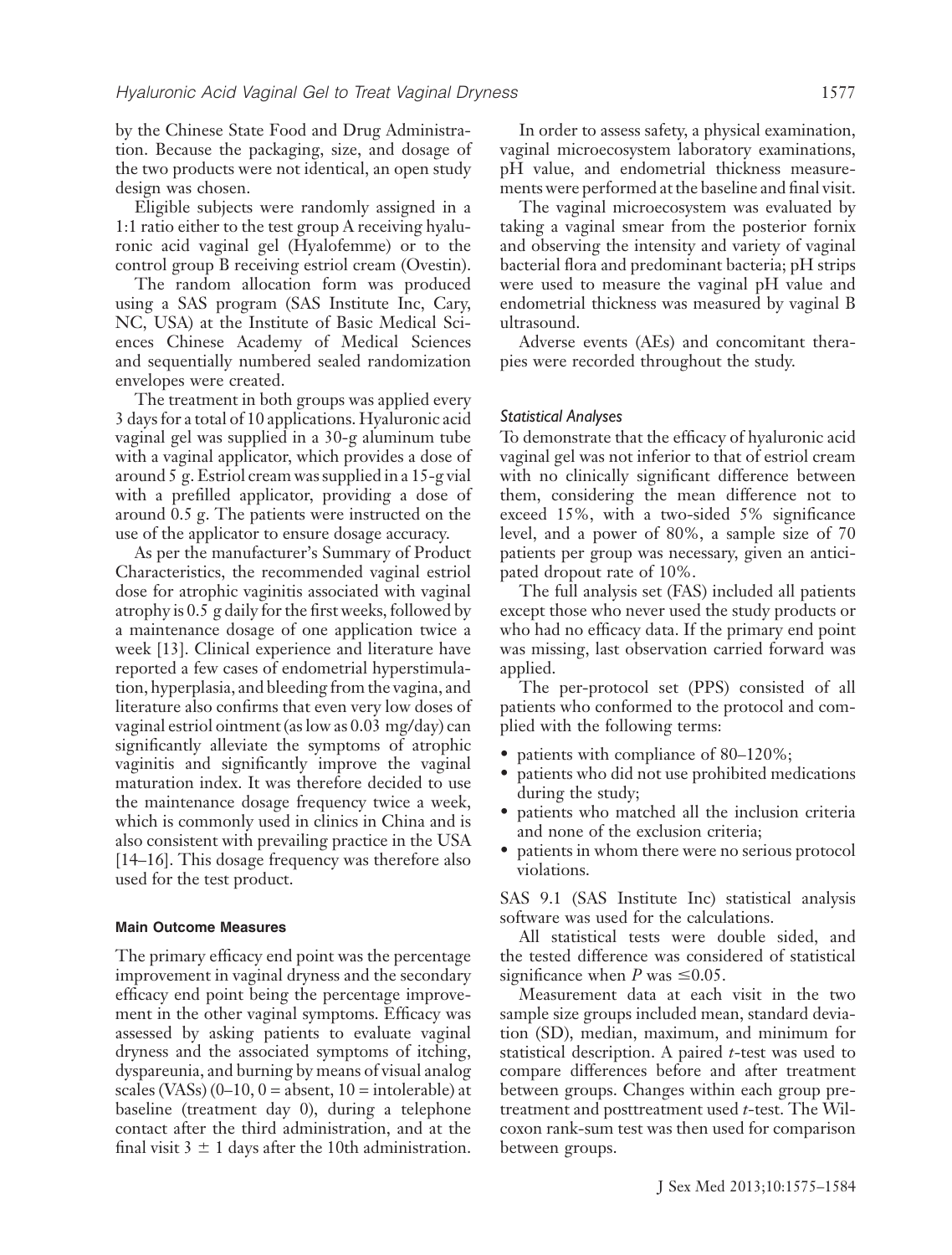

**Figure 1** Participant flow diagram

Comparison between the two groups was carried out with  $\chi^2$  test or Fisher's exact test.

## **Results**

One hundred forty-four subjects were enrolled, 36 from each participating center. A total of 11 subjects, five from group A and six from group B, dropped out (7.6%) (Figure 1). On the basis of the completion and dropout distribution analysis, the study data can be considered reliable and there was no statistical significance in the dropout rate between the two groups.

The statistical analysis of the baseline data prior to the study showed no statistical difference between the two groups for any parameter nor did the analysis of the vaginal microecology laboratory examinations, vaginal pH value, and endometrial thickness. There were no statistical differences in vital signs before and after administration. The results are reported in Tables 1 and 2.

## *Efficacy Analysis*

A noninferiority test was used for the primary efficacy end point. The results of the FAS were the same as the PPS.

Prior to administration, the mean  $\pm$  SD VAS score of vaginal dryness symptoms was

 $5.76 \pm 1.88$  in the test group and  $5.26 \pm 1.82$  in the control group (statistics -1.6182, *P* value 0.1056). At the first visit (telephone contact), the scores were  $3.01 \pm 1.74$  and  $2.55 \pm 1.82$ , respectively (statistics -1.6658, *P* value 0.0957). At the final visit, the scores were  $0.90 \pm 1.18$  and  $0.62 \pm 1.06$ , respectively (statistics  $-1.4993$ , *P* value 0.1338). The primary efficacy end point was the percentage improvement in vaginal dryness symptoms in the two groups. At the first visit (telephone contact), the mean  $\pm$  SD percentage improvement in vaginal dryness was 49.17  $\pm$ 23.90% in the test group and  $53.53 \pm 27.67\%$  in the control group (statistics 1.0190, *P* value 0.3082), while at the final visit, the percentages were  $84.44 \pm 20.60\%$  and  $89.42 \pm 17.21\%$ , respectively (statistics 1.5093, *P* value 0.1312). The differences between the two groups had no statistical significance  $(P > 0.05)$ .

At the first visit, the mean difference in the percentages between the test group and the control group was  $-3.26\%$ , and the 95% confidence intervals (CIs) were -11.23% and 4.72%. At the final visit, the mean difference in the percentages between the test group and the control group was -3.33%, and the 95% CIs were -9.40% and 2.74%. Although the data showed that the improvement percentage in the estriol cream group was higher than in the hyaluronic acid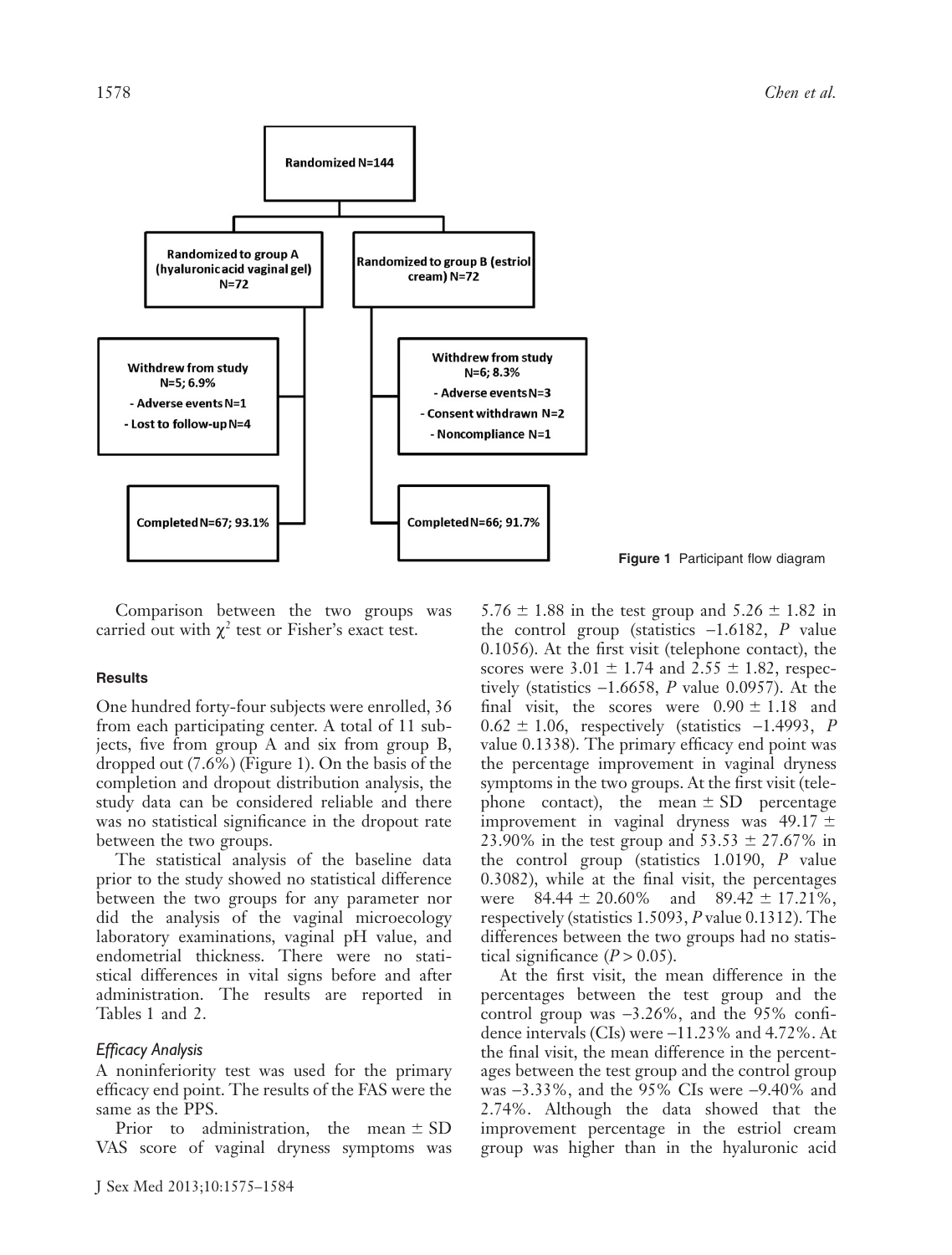|                                                       |                  |                  | <b>Statistics</b> | $P$ value |
|-------------------------------------------------------|------------------|------------------|-------------------|-----------|
| Number (N)                                            | 72               | 72               |                   |           |
| Nationality                                           |                  |                  | Fisher            | 1.0000    |
| The Han People                                        | 71 (98.6%)       | 72 (100.0%)      |                   |           |
| Minority groups                                       | 1(1.4%)          | $0(0.0\%)$       |                   |           |
| Age (years)                                           |                  |                  | $-0.4860$         | 0.6277    |
| Mean $\pm$ SD                                         | $54.05 \pm 4.27$ | $54.41 \pm 4.60$ |                   |           |
| Range                                                 | 39.39-65.71      | 44.49-67.71      |                   |           |
| Weight (kg)                                           |                  |                  | 0.2854            | 0.7757    |
| Mean $\pm$ SD                                         | $60.99 \pm 7.34$ | $60.61 \pm 8.66$ |                   |           |
| Range                                                 | 47.00-82.00      | 41.00-82.50      |                   |           |
| Menstrual cycle (days)                                |                  |                  | 0.8923            | 0.3722    |
| Mean $\pm$ SD                                         | $29.01 \pm 3.05$ | $28.39 \pm 3.63$ |                   |           |
| Range                                                 | 23.00-43.00      | 20.00-45.00      |                   |           |
| Menopause (years) <sup>a</sup>                        |                  |                  | $-1.0824$         | 0.2791    |
| Mean $\pm$ SD                                         | $4.44 \pm 3.71$  | $5.58 \pm 5.45$  |                   |           |
| Range                                                 | $0.50 - 19.67$   | $0.50 - 30.92$   |                   |           |
| Menopause (cause)                                     |                  |                  | 0.055             | 0.8133    |
| Natural                                               | 61 (84.7%)       | 62 (86.1%)       |                   |           |
| Surgical                                              | 11 $(15.3%)$     | 10 (13.9%)       |                   |           |
| Gynecological disease diagnosis and treatment history |                  |                  | 1.152             | 0.2830    |
| No                                                    | 46 (63.9%)       | 52 (72.2%)       |                   |           |
| Yes                                                   | 26 (36.1%)       | 20 (27.8%)       |                   |           |

**Table 1** Baseline characteristics of the patients enrolled in the study

<sup>a</sup>Number of patients in group  $A = 71$ . Data missing from one patient.

 $SD =$  standard deviation

vaginal gel group at the two visits, the 95% CI lower limit of mean difference did not exceed the 15% noninferiority margin specified by the protocol design, demonstrating that the efficacy of hyaluronic acid vaginal gel was not inferior to that of estriol cream, with no clinically significant difference between them. The PPS results are summarized in Figure 2.

The secondary efficacy end points assessed were improvement rate in vaginal itching, dyspareunia, and burning sensation. The differences between the two groups for each secondary end point had no statistical significance and the FAS results were consistent with those of the PPS. The PPS results are reported in Table 3.

The rapid response in the control group was not unexpected as several studies have already demonstrated the rapid efficacy of topical vaginal estrogen treatment [17–19]. Although there will inevitably have been an element of placebo response, two of the studies were placebo controlled and confirmed the rapid efficacy of treatment compared with placebo.

The above indicates that both the test product (hyaluronic acid vaginal gel) and the control product (estriol cream) can effectively and rapidly reduce the severity of vaginal dryness symptoms. Moreover, if the administration period is prolonged, the symptoms may resolve almost entirely and even disappear.

| Index                                       | Test group A    | Control group B | <b>Statistics</b> | $P$ value |
|---------------------------------------------|-----------------|-----------------|-------------------|-----------|
| Vaginal microecology laboratory examination |                 |                 | 0.747             | 0.3873    |
| N (missing)                                 | 72(0)           | 72(0)           |                   |           |
| Normal flora                                | 29 (40.3%)      | 24 (33.3%)      |                   |           |
| Abnormal flora                              | 43 (59.7%)      | 48 (66.7%)      |                   |           |
| Vaginal pH value                            |                 |                 | 0.1223            | 0.9028    |
| N (missing)                                 | 72(0)           | 71(1)           |                   |           |
| Mean $\pm$ SD                               | $5.63 \pm 1.04$ | $5.61 \pm 0.98$ |                   |           |
| Range                                       | $3.80 - 8.00$   | $3.80 - 7.50$   |                   |           |
| Endometrial thickness (mm)                  |                 |                 | $-0.0704$         | 0.9440    |
| N (missing)                                 | 62 (10)         | 62(10)          |                   |           |
| Mean $\pm$ SD                               | $3.19 \pm 1.20$ | $3.21 \pm 1.80$ |                   |           |
| Range                                       | $1.00 - 8.30$   | $1.00 - 12.00$  |                   |           |

**Table 2** Laboratory examination at baseline

SD = standard deviation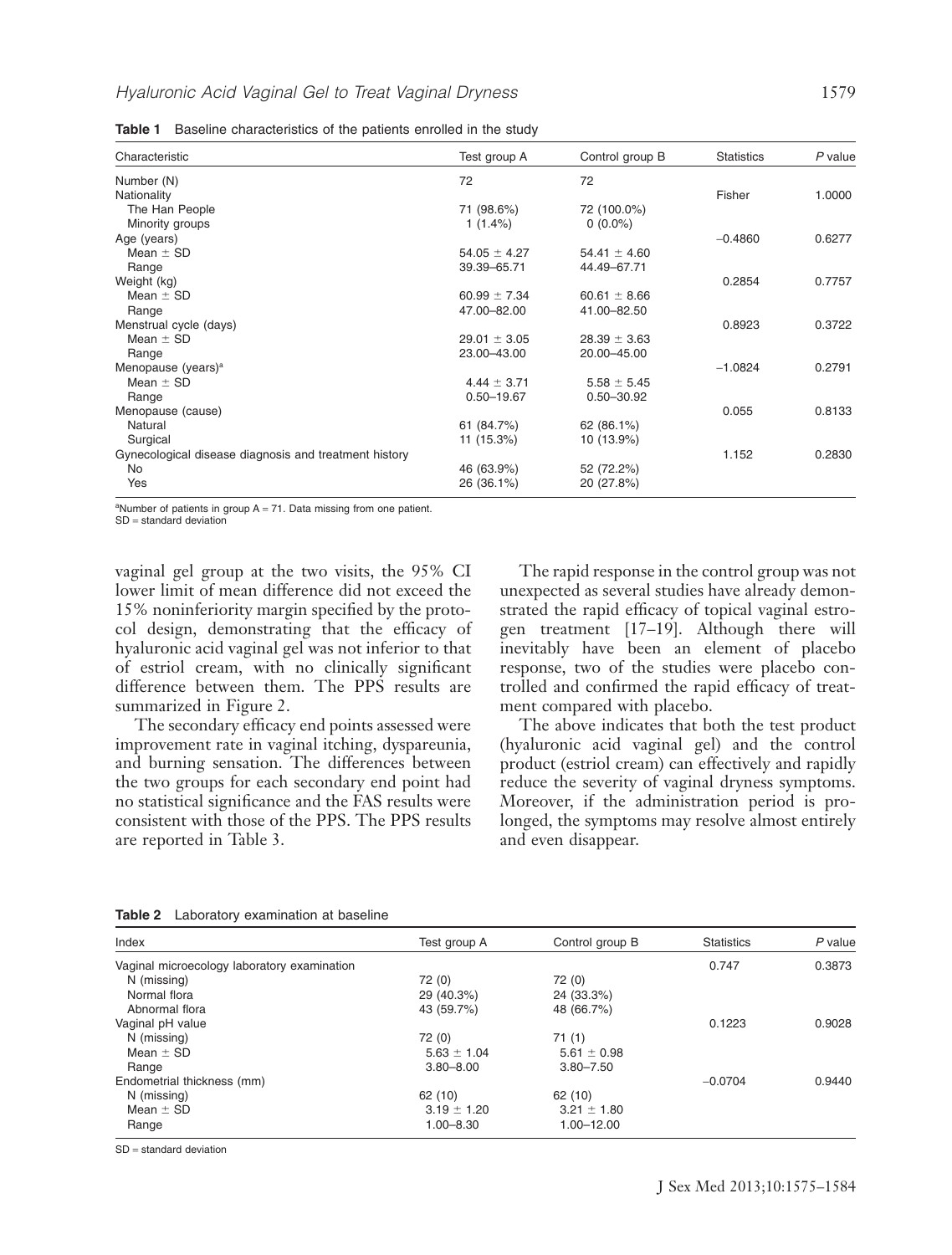|  |  |  |  | Table 3 Secondary efficacy end points—improvement in vaginal itching, dyspareunia, and burning sensation |  |  |  |  |  |
|--|--|--|--|----------------------------------------------------------------------------------------------------------|--|--|--|--|--|
|--|--|--|--|----------------------------------------------------------------------------------------------------------|--|--|--|--|--|

| Index                            | Test group A<br>Mean $\pm$ SD | Control group B<br>Mean $\pm$ SD | <b>Statistics</b> | $\overline{P}$ |
|----------------------------------|-------------------------------|----------------------------------|-------------------|----------------|
| Improvement in vaginal itching   |                               |                                  |                   |                |
| <b>Baseline</b>                  |                               |                                  |                   |                |
| N (missing)                      | 67(0)                         | 66 (0)                           | $-0.9546$         | 0.3398         |
| Telephone contact                |                               |                                  |                   |                |
| N (missing)                      | 27(40)                        | 35(31)                           | $-0.3713$         | 0.7104         |
| Improvement rate (%)             | $63.66 \pm 38.25$             | $67.29 \pm 37.79$                |                   |                |
| Final visit                      |                               |                                  |                   |                |
| N (missing)                      | 27(40)                        | 35(31)                           | 0.4381            | 0.6613         |
| Improvement rate (%)             | $86.23 \pm 26.11$             | $81.97 \pm 29.05$                |                   |                |
| Improvement in dyspareunia       |                               |                                  |                   |                |
| <b>Baseline</b>                  |                               |                                  |                   |                |
| N (missing)                      | 64 (3)                        | 64(2)                            | 1.1380            | 0.2551         |
| Telephone contact                |                               |                                  |                   |                |
| N (missing)                      | 56 (11)                       | 54 (12)                          | 0.1502            | 0.8806         |
| Improvement rate (%)             | $24.33 + 31.78$               | $26.64 + 35.62$                  |                   |                |
| Final visit                      |                               |                                  |                   |                |
| N (missing)                      | 56(11)                        | 54 (12)                          | 1.0542            | 0.2918         |
| Improvement rate (%)             | $56.96 + 41.47$               | $62.33 + 43.80$                  |                   |                |
| Improvement in burning sensation |                               |                                  |                   |                |
| <b>Baseline</b>                  |                               |                                  |                   |                |
| N (missing)                      | 67(0)                         | 65(1)                            | $-0.8758$         | 0.0607         |
| Telephone contact                |                               |                                  |                   |                |
| N (missing)                      | 48 (19)                       | 36 (30)                          | 1.3826            | 0.1668         |
| Improvement rate (%)             | $53.68 + 35.28$               | $65.06 + 33.71$                  |                   |                |
| Final visit                      |                               |                                  |                   |                |
| N (missing)                      | 48 (19)                       | 36(30)                           | 1.6111            | 0.1072         |
| Improvement rate (%)             | $85.83 + 24.63$               | $87.87 + 36.66$                  |                   |                |

SD = standard deviation

## *Safety Analysis*

The standard system for the clinical assessment of the vaginal microecology is to give an overall assessment by describing the vaginal flora density, diversity, dominant bacteria, inflammatory reactions, and the morphology of causative organisms, combined with vaginal pH,  $H_2O_2$ , and leukocyte esterase.



Improvement in vaginal dryness

**Figure 2** Primary efficacy end point—improvement in vaginal dryness (PPS); PPS = per-protocol set; VAS = visual analog scale

Considering the limitation of the study design, the vaginal microecological environment was evaluated by describing the vaginal flora density, diversity, and dominant bacteria [20]. The results are shown in Table 4.

In summary, the vaginal microenvironment remained unaffected by the treatment in 80.6% (54/67) of subjects in the hyaluronic acid vaginal gel group and 77.27% (51/66) in the estriol cream group.

The proportion of patients whose vaginal microecological results became normal from abnormal was higher in the estriol cream group than in the hyaluronic acid group (14 vs. 7). This was not unexpected as the elevation of endovaginal estrogen activates the multiplication of glycogenrich vaginal pavement epithelium cells, encouraging the growth of lactobacillus and normalizing the vaginal microecological environment. The fact that the vaginal microecology remained unchanged in 80.6% of patients in the hyaluronic acid group after treatment demonstrated that because of its single, nonhormonal component, the hyaluronic acid had no effect on the vaginal internal environment.

The analysis of the intensity, variety of bacterial flora, and predominant bacteria at the final visit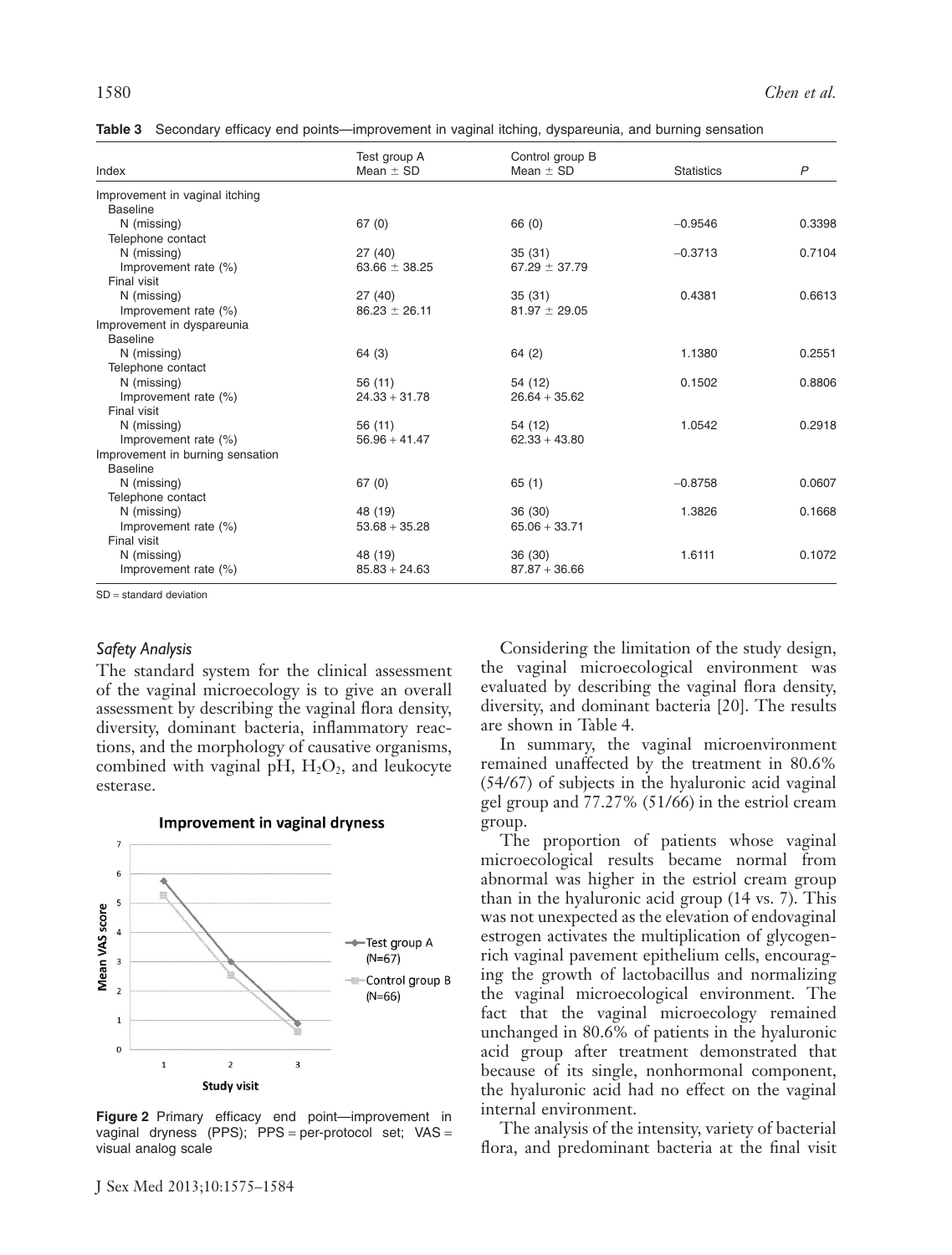| Baseline $\rightarrow$ final visit                                                                                                                                   | Test<br>group A<br>N(% )                                    | Control<br>group B<br>N(% )                                |
|----------------------------------------------------------------------------------------------------------------------------------------------------------------------|-------------------------------------------------------------|------------------------------------------------------------|
| N (missing)<br>Normal $\rightarrow$ normal<br>Normal $\rightarrow$ abnormal<br>Abnormal $\rightarrow$ normal<br>Abnormal $\rightarrow$ abnormal                      | 67(5)<br>34 (50.75)<br>9(13.43)<br>10 (14.93)<br>14 (20.90) | 67(5)<br>44 (65.67)<br>3(4.48)<br>16 (23.88)<br>4(5.97)    |
| N (missing)<br>Normal $\rightarrow$ normal<br>Normal $\rightarrow$ abnormal<br>Abnormal $\rightarrow$ normal<br>Abnormal $\rightarrow$ abnormal                      | 67(5)<br>39 (58.21)<br>9 (13.43)<br>12 (17.91)<br>7(10.45)  | 67(5)<br>49 (73.13)<br>1(1.49)<br>17 (25.37)<br>0(0.00)    |
| N (missing)<br>$G +$ bacillus $\rightarrow$<br>$G +$ bacillus<br>$G +$ bacillus $\rightarrow$ other<br>Other $\rightarrow$ G + bacillus<br>Other $\rightarrow$ other | 67(5)<br>21 (31.34)<br>5 (7.46)<br>8 (11.94)<br>33 (49.25)  | 67(5)<br>23 (34.33)<br>2(2.99)<br>14 (20.90)<br>28 (41.79) |
|                                                                                                                                                                      |                                                             |                                                            |

**Table 4** Changes in the vaginal microenvironment laboratory examination indices at the final visit

\*The vaginal flora density was graded I–IV according to the bacterial quantity per oil immersion field as follows: grade I: 1–10 per oil immersion field; grade II: 10–100 per oil immersion field; grade III: 100–1,000 per oil immersion field; and grade IV: more than 1,000 per oil immersion field. Vaginal flora density grades II and III were considered as normal, while grades I and IV were classed as abnormal.

†Vaginal diversity was graded I–IV according to the quantity of bacterial flora per oil immersion field as follows: grade I: 1–3 per oil immersion field; grade II: 4–6 per oil immersion field; grade III: 7–9 per oil immersion field; and grade IV: more than 10 per oil immersion field. Vaginal flora diversity grades II and III were considered as normal, while grades I and IV were classed as abnormal ‡Dominant bacteria assessed the most observed microorganism and the predominant bacteria large Gram-positive bacillus,  $G^{+b(L)}$  was defined as normal.

showed that 71.6% (48/67), 68.7% (46/67), and 80.6% (54/67) of subjects in the test group had no changes in intensity, variety of bacterial flora, and predominant bacteria, respectively, before and after administration compared with 71.6% (48/ 67), 73.1% (49/67), and 76.1% (51/67) of subjects in the control group. The differences in the laboratory examination of the vaginal microenvironment between the two groups had no statistical significance. It showed that neither product affected the intensity, variety of bacterial flora, and predominant bacteria.

Prior to administration, vaginal pH values were 5.63 in the test group and 5.61 in the control group, and the difference between the two groups had no statistical significance. After administration, vaginal pH values were 5.30 in the test group and 4.87 in the control group. The difference between the two groups was statistically significant  $(P < 0.05)$ . This demonstrated that estriol cream can effectively reduce the vaginal pH value and improve the vaginal health score. Although the application of hyaluronic acid vaginal gel was not able to reduce the vaginal pH value, it did not affect the pH value, maintaining the stability of the vaginal pH value.

Prior to administration, endometrial thickness was 3.19 mm and 3.21 mm in the test group and the control group, respectively. After administration, it was 3.43 mm in the test group and 3.52 mm in the control group. The difference between the two groups had no statistical significance.

The endometrial thickness of one subject, who was assigned to the control group and received estriol cream, increased from 3 to 9 mm. At follow-up after drug withdrawal, her endometrial thickness gradually decreased and eventually became normal. This indicated that although applied topically, there is some systemic absorption that can affect the endometrium. Thus, doctors should be cautious when prescribing it, especially for people hypersensitive to estrogen.

Thirteen AEs occurred in total throughout the clinical study. Seven AEs (incidence: 9.7%, 7/72) occurred in the test group. There was a suspected relationship to the test product in four cases. Two subjects whose laboratory examination results were vulvovaginal candidiasis (VVC) and one whose results were BV, all of mild severity with no clinical symptoms, received no treatment and the AE resolved. One subject had VVC that resolved after receiving treatment. The remaining three events were assessed as unrelated to the test product. Two subjects had mild upper respiratory tract infection. One subject, who had severe mixed prolapse of the intestinal mucosa, classified as a serious AE, dropped out of the trial while the AE was still ongoing.

Six AEs (incidence: 8.3%, 6/72) occurred in the control group. Two events were considered probably related to the control product. One subject's B-ultrasonic examination showed that her endometrial thickness had increased from 3 to 9 mm at the final visit. She did not receive any treatment as it was mild in severity and she completed the study. Her B-ultrasonic examination at the follow-up visit showed that the endometrial thickness had decreased, hence the AE resolved. One subject, who had vulva itching, received no treatment and the AE was still ongoing at the end of the study. A suspected relationship to the control product was attributed to two events. One subject, whose examination result was mild BV with no clinical symptoms, received no relevant treatment and the AE resolved. One subject, who had vaginal itching, received concomitant medication. She asked to withdraw from the study and her symptoms had resolved at the end of the study. Two events were assessed as unrelated. One subject's B-ultrasonic examination at the final visit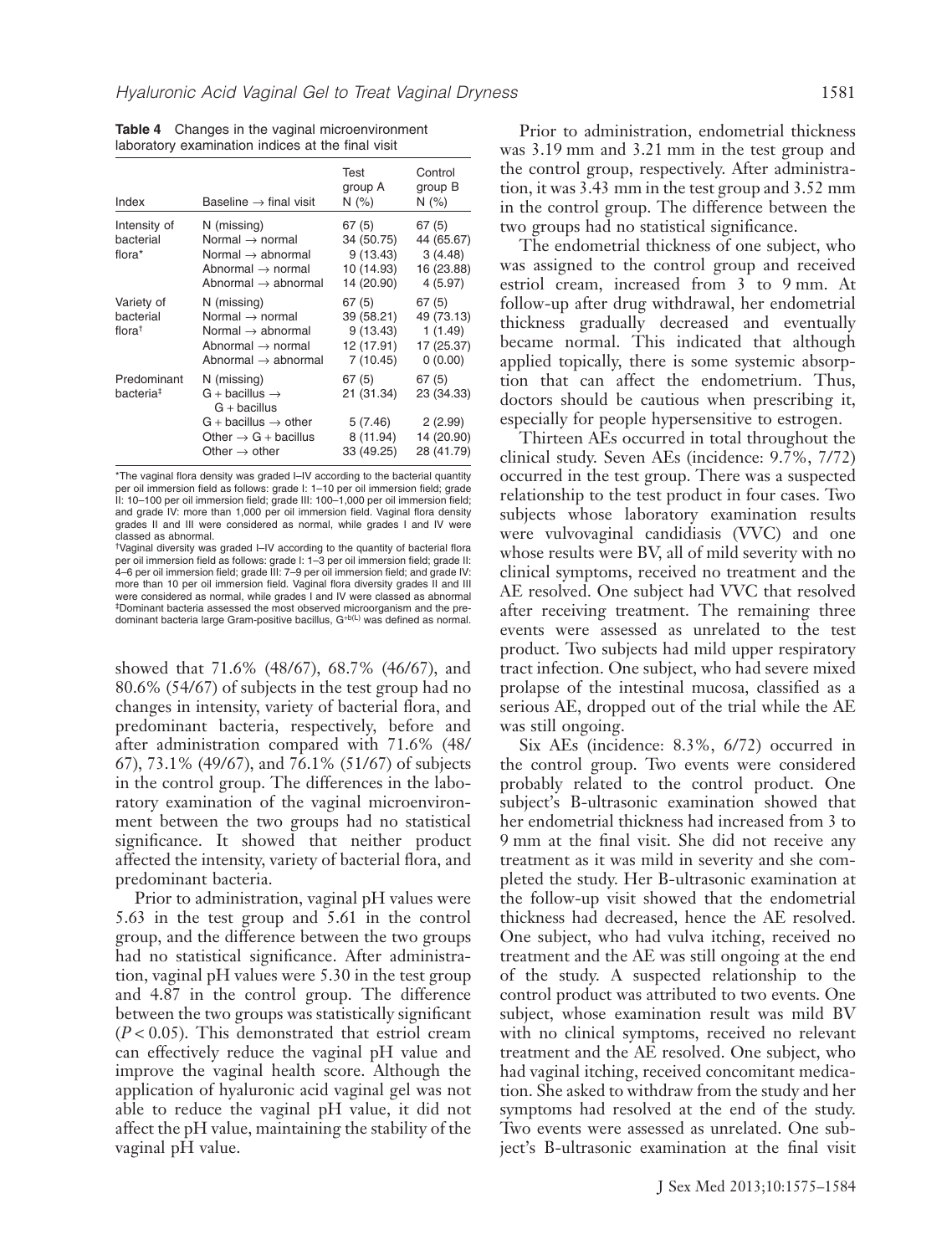showed cysts of the left ovary and right adnexa that were not treated due to their mild nature, and she completed the study. The follow-up B-ultrasonic examination showed that the left ovary cyst still existed while the right adnexa cyst had resolved. One subject had moderate cystitis and received concomitant medication, but she asked to withdraw from the study due to the frequent fluctuation of the cystitis. The AE was still ongoing at the end of the study. The differences between the two groups had no statistical significance.

## **Discussion**

Treatments for vaginal atrophy range from overthe-counter moisturizers to prescription-only hormone therapy.

Several studies have been conducted on the hormonal approach to vaginal atrophy supporting its efficacy [21–27]. Suckling et al. reviewed 37 trials, including 19 with randomized comparisons of estrogenic preparations administered intravaginally for at least 3 months [13]. Creams, pessaries, tablets, and the estradiol vaginal ring appeared to be equally effective in relieving the symptoms of vaginal atrophy. However, one trial showed significant adverse effects, which included uterine bleeding and breast and perineal pain [28].

On the other hand, nonhormonal treatments mainly consist of a combination of protectants and thickening agents in a water-soluble base and nonhormonal substances that have a maturation effect on the urogenital epithelium, providing a safer alternative therapy for vaginal atrophy in postmenopausal patients [29].

The results of this clinical study showed that applying hyaluronic acid vaginal gel or estriol cream according to the protocol can notably improve the clinical symptoms (vaginal dryness, itching, dyspareunia, and burning sensation) without significant statistical differences between them. We can therefore conclude that the efficacy of hyaluronic acid vaginal gel is not inferior to that of estriol cream, with no significant difference between them. The improvement rates of vaginal dryness at the first visit indicated that the two products had a short onset time and could relieve the clinical symptoms of vaginal dryness after just three administrations. Moreover, the fact that the improvement rate at the first visit was lower than at the final visit showed the continuous relief effect on the symptoms as the duration of medication administration increased.

Sexual dysfunction or difficulty is a very common phenomenon in postmenopausal women. It can be due to physiological changes, psychological factors, systemic disease, and many other reasons. Low estrogen levels can lead to vaginal epithelial atrophy, reduction in vaginal blood supply, sensitivity and secretions, decrease in tissue elasticity, and decline in the contraction strength of the narrow pelvic floor muscles. All these factors have a direct or indirect effect on dyspareunia. It is generally recognized worldwide that estrogen replacement therapy can effectively improve pain during intercourse. In the present study, after 1 month of treatment,  $62.33 \pm 43.80\%$  of the patients in the control group found pain during intercourse alleviated, which is consistent with the reference studies. Treatment of vaginal lubricants is also an important method in treating dyspareunia. After 1 month of hyaluronic acid treatment,  $56.96 \pm 41.47\%$  of the patients reported that pain during intercourse was reduced, which illustrated the effectiveness of the treatment. However, hyaluronic acid can only improve the decrease in vaginal secretions and decline in tissue elasticity; it cannot resolve other changes induced by low estrogen levels.

The vaginal microecosystem evaluation indicated that applying hyaluronic acid vaginal gel does not alter the internal environment of the vagina and it is able to maintain the homeostasis, with a high safety profile. The vaginal microecosystem evaluation is the strength of this clinical study. It objectively evaluated that no changes occurred in intensity, variety, and the predominant bacteria of the vaginal flora after applying hyaluronic acid vaginal gel.

The mean vaginal pH value in the hyaluronic acid vaginal gel group was 5.63 prior to treatment and 5.30 after treatment, with no statistical difference. The vaginal pH value after treatment in the hyaluronic acid vaginal gel group was higher than in the estriol cream group and the difference between them had statistical significance. It suggested that hyaluronic acid vaginal gel was not as effective as the estriol cream in reducing the vaginal pH value.

The mean endometrial thickness prior to treatment in the test group and the control group was 3.19 mm and 3.21 mm, respectively, and 3.43 mm and 3.52 mm after treatment. The difference between the two groups had no statistical difference. However, the endometrial thickness of one subject (applying estriol cream) increased from 3 to 9 mm. On follow-up after drug withdrawal, the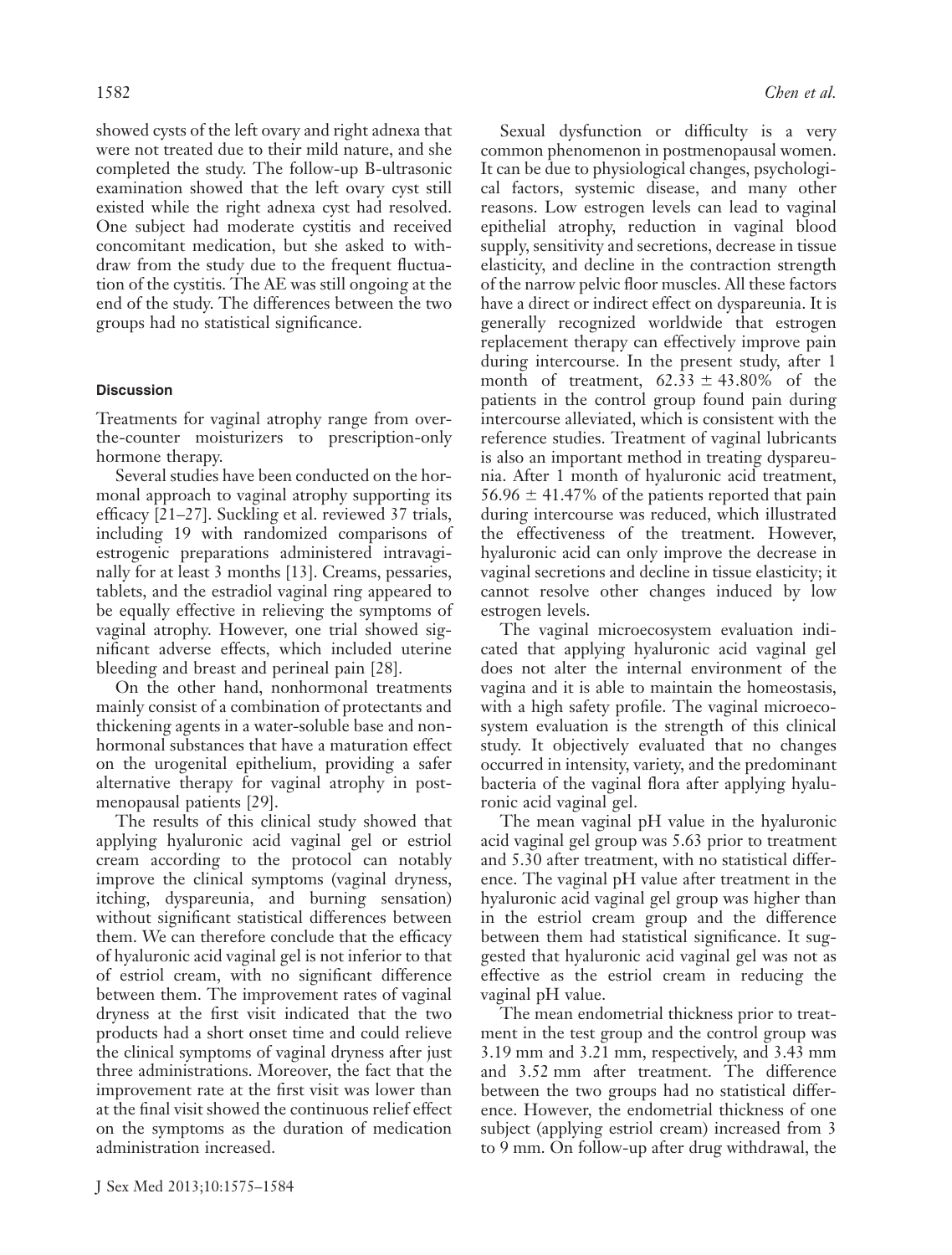endometrial thickness of the subject gradually decreased and the symptoms were relieved. It indicated that estriol cream influences endometrial thickness. Doctors should prescribe it strictly in accordance with the indications and because of its narrow applicability doctors should be cautious when using it. Moreover, systemic absorption may occur with the use of estradiol vaginal cream, so the warnings, precautions, and adverse reactions associated with oral estrogen treatment should be taken into account.

The hyaluronic acid vaginal gel has no hormone-like effect; thus, it had no influence on the endometrium or the hormone-endocrine system and had a high safety profile.

Therefore, the gel is suitable for the treatment of vaginal dryness symptoms whatever the cause. Compared with estriol cream, hyaluronic acid vaginal gel has the characteristics of wider applicability, no hormone-like effect, higher safety, and better acceptability by patients. Hyaluronic acid is an important part of the extracellular matrix and one of the main glycosaminoglycans secreted during tissue repair. Production of hyaluronic acid by fibroblasts during the proliferative stage of wound healing stimulates the migration and mitosis of fibroblasts and epithelial cells [30–33].

One limitation of the present study is that a double-blind design was not possible due to the different dosage forms and administration methods. The results will therefore inevitably have been influenced by the investigators because of the open-label design, and as the patients knew which drug they were using, psychological factors such as psychological state, motivation, and expectations of symptom change may also have affected the results. The short duration of the study may also be considered a weakness and the rapid response in both groups again affected by this potential placebo response component.

However, the rapid efficacy of topical estrogen treatment compared with placebo has already been demonstrated in previous studies [17,18]. Moreover, whether they were using a vaginal lubricant or estrogen, the patients' psychological expectations about their effectiveness in treating vaginal dryness should be similar; hence, the efficacy of the two products should be comparable and still have reference value.

Other studies have demonstrated the efficacy and safety of hyaluronic acid vaginal treatment in the longer term [34,35]. However, further blind trials are called for.

## **Conclusions**

This study demonstrated that hyaluronic acid vaginal gel can relieve symptoms of vaginal dryness. Therefore, the gel may be considered not only a valid alternative treatment for patients unwilling or unable to consider estrogen therapy but also for general use in treating vaginal dryness symptoms whatever the cause.

**Corresponding Author:** Qinping Liao, PhD, Peking University First Hospital, 8 Xishiku Dajie, Xicheng District, Beijing 100034, China. Tel: (+86) 010- 83573345; Fax: (86) 10-6655-2171; E-mail: [qinping\\_liao@sohu.com](mailto:qinping_liao@sohu.com)

*Conflict of Interest:* The authors have no conflicts to report.

#### **Statement of Authorship**

*Category 1*

- **(a) Conception and Design** Qinping Liao
- **(b) Acquisition of Data** Qinping Liao; Junya Chen; Xuehong Song; Li Geng; Hongxia Li
- **(c) Analysis and Interpretation of Data** Junya Chen

#### *Category 2*

- **(a) Drafting the Article** Junya Chen; Nicola Giordan
- **(b) Revising It for Intellectual Content** Junya Chen; Nicola Giordan

#### *Category 3*

**(a) Final Approval of the Completed Article** Qinping Liao

#### **References**

- 1 Bachmann GA, Nevadunsky NS. Diagnosis and treatment of atrophic vaginitis. Am Fam Physician 2000;61:3090–6.
- 2 Sturdee DW, Panay N. Recommendations for the management of postmenopausal vaginal atrophy. Climacteric 2010;13: 509–22.
- 3 Mac Bride MB, Rhodes DJ, Shuster LT. Vulvovaginal atrophy. Mayo Clin Proc 2010;85:87–94.
- 4 Sobel JD. Bacterial vaginosis. Annu Rev Med 2000;51:349–56.
- 5 Matovina M, Husnjka K, Milutin N, Ciglar Srecko GM. Possible role of bacterial and viral infections in miscarriages. Fertil Steril 2004;81:662–9.
- 6 Murta EFC, Filho ACA, Barcelos ACM. Relation between vaginal and endocervical pH in pre- and post-menopausal women. Arch Gynecol Obstet 2005;272:211–3.
- 7 Brabin L, Roberts SA, Fairbrother E, Mandal D, Higgins SP, Chandiok S, Wood P, Barnard G, Kitchener HC. Factors affecting vaginal pH levels among female adolescents attending genitourinary medicine clinics. Sex Transm Infect 2005;81:483–7.